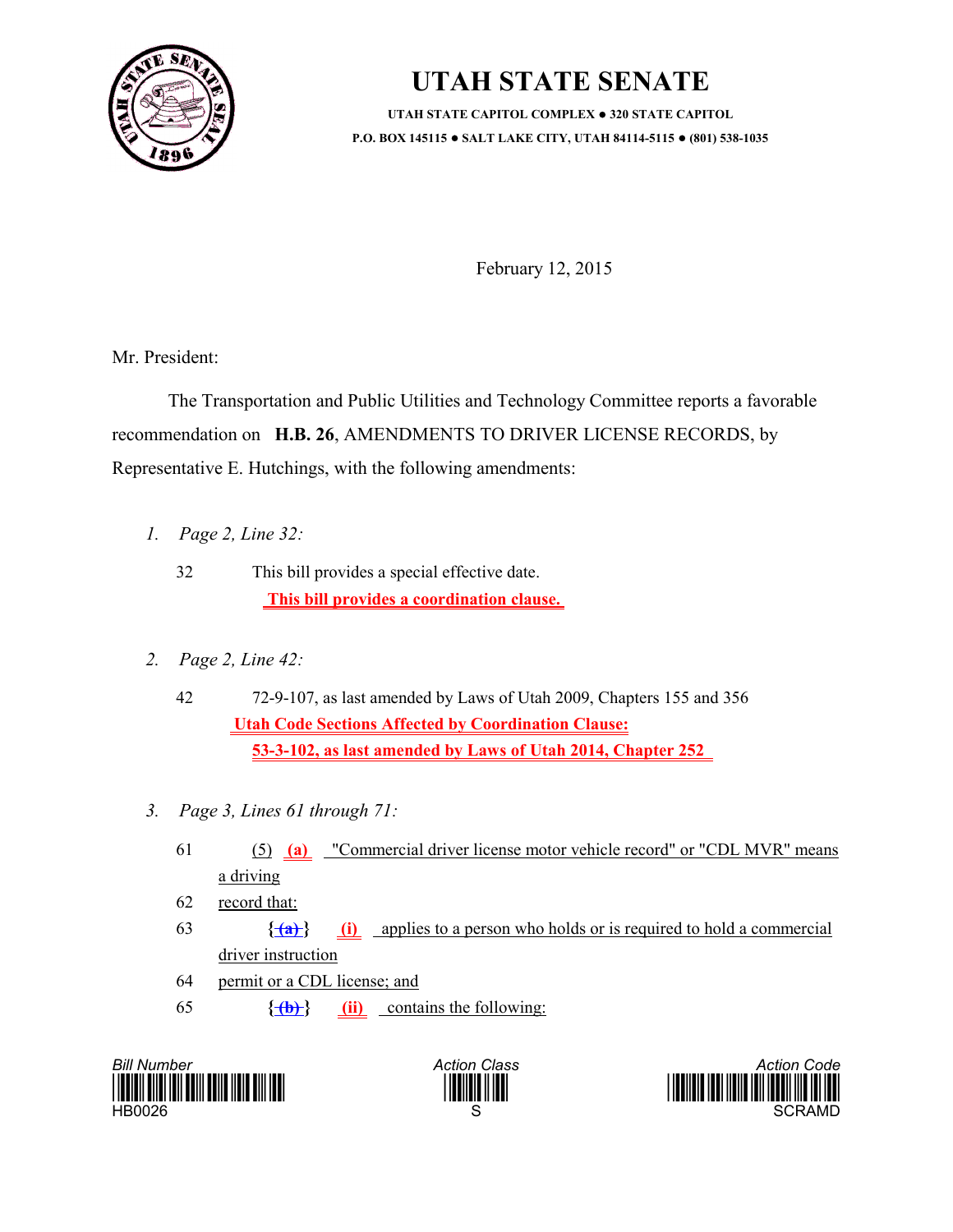H.B. 26 February 12, 2015 - Page 2

66 **{ (i) } (A)** information contained in the driver history, including convictions, pleas held in

67 abeyance, disqualifications, and other licensing actions for violations of any state or local law

- 68 relating to motor vehicle traffic control, committed in any type of vehicle;
- 69 **{ (ii) } (B)** driver self-certification status information under Section 53-3-410.1; and
- 70 **{ (iii) } (C)** information from medical certification record keeping in accordance with 49
- 71 C.F.R. Sec. 383.73(0).

 **(b) "Commercial driver license motor vehicle record" or "CDL MVR" does not mean a motor vehicle record described in Subsection 53-3-102(28).** 

- *4. Page 22, Lines 649 through 653:*
	- 649 (1) another state **{ via the commercial driver license information system }** ;
	- 650 (2) [any employer or prospective employer of a person to drive a commercial motor
	- 651 vehicle] a motor carrier **{ or } { ,** prospective motor carrier **with a release from the subject of the**
	- **652 record granting disclosure of the record upon request } , or authorized agent of a motor carrier or prospective motor carrier after notification to the driver** and payment of a fee under Section
	- 653 53-3-105;
- *5. Page 23, Line 682:*
	- 682 This bill takes effect on July 1, 2015.

 **Section 10. Coordinating H.B. 26 with S.B. 20 -- Substantive and technical amendments.**

**If this H.B. 26 and S.B. 20, Uniform Driver License Act Amendments, both pass and become law, it is the intent of the Legislature that the Office of Legislative Research and General Counsel shall prepare the Utah Code database for publication by amending Subsection 53-3-102(3) to read:**

**"(3) "Commercial driver instruction permit" or "CDIP" means a commercial learner permit:**

**(a) issued under Section 53-3-408; or**

**(b) issued by a state or other jurisdiction of domicile in compliance with the**